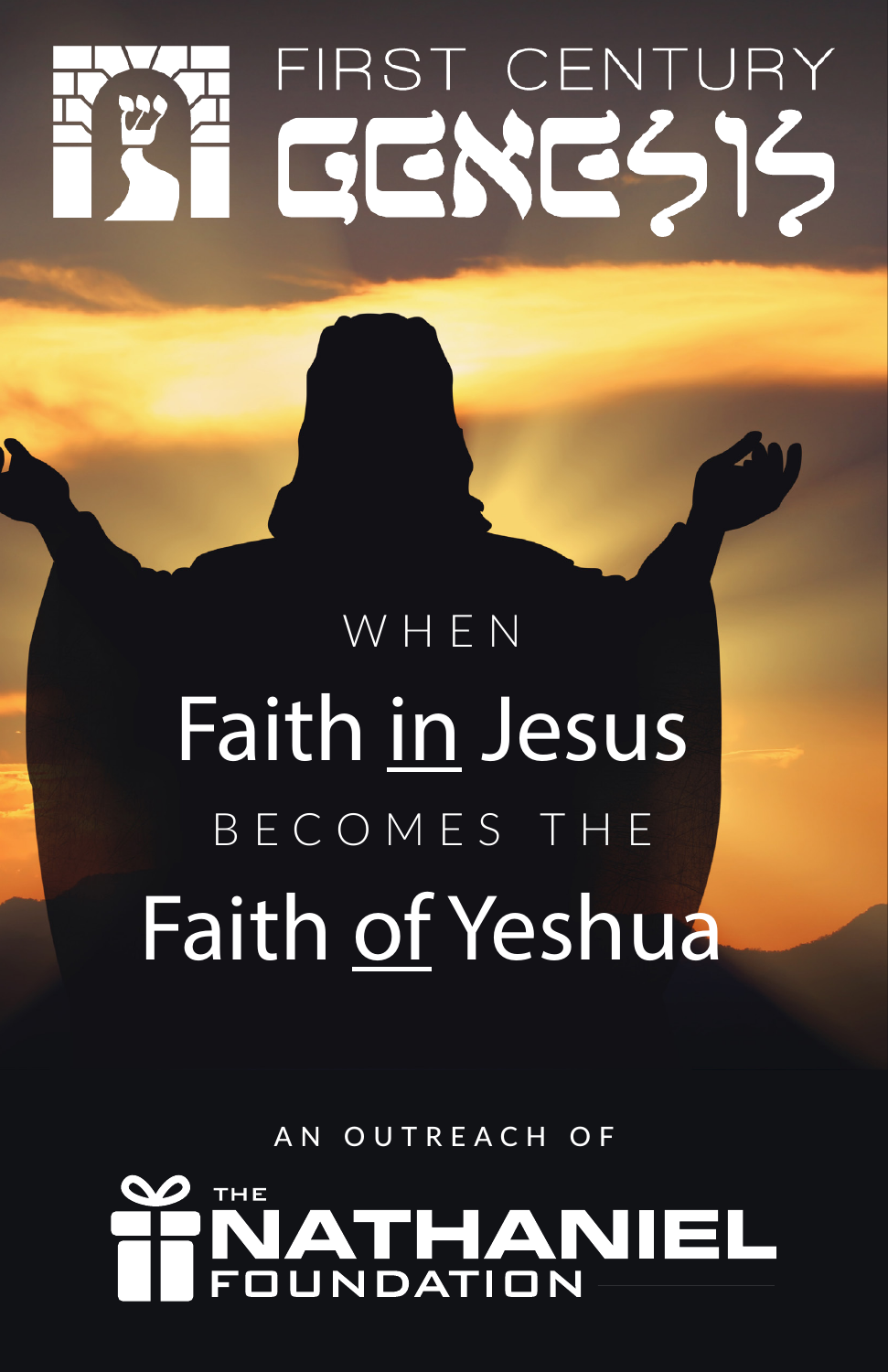### OUR MESSAGE



Have you ever thought about the time of Jesus, how He lived in Israel, spoke Aramaic and Hebrew, and had customs that seem so distant from us? Would most believers today even recognize the faith He practiced and perfected 2,000 years ago? Could it be that both Christianity and Judaism have diverged from the first century faith of Jesus? It is our desire to reintroduce you to Jesus the Messiah (Yeshua Ha Mashiach) through the historical context of the first century as we explore how He walked out His faith. It is our prayer that with this understanding you would build upon the foundation of your faith *in* Jesus, the gospel of salvation, and transform it into the faith *of* Jesus, the gospel of the kingdom.

### **OUR MISSION**

First Century Genesis exists to create awareness of this timely and vital message to the people of God. Our mission is to awaken and encourage people to a deeper relationship with God and to connect them to resources, ministries and organizations that illuminate the person, life, and faith of Jesus in His first century context, thereby empowering them to be aligned with God's purposes in our time.



### OUR HOPE

As you learn more about the Messiah in His first-century context, we are confident that the entire Bible and the words of Jesus will explode with new and profound meaning, and that your faith will increase. Our hope is that through a deeper understanding of Yeshua Ha Mashiach, Jesus the Messiah, your personal walk with God will be greatly enriched, your most important relationships will be strengthened, and your community of believers will be blessed.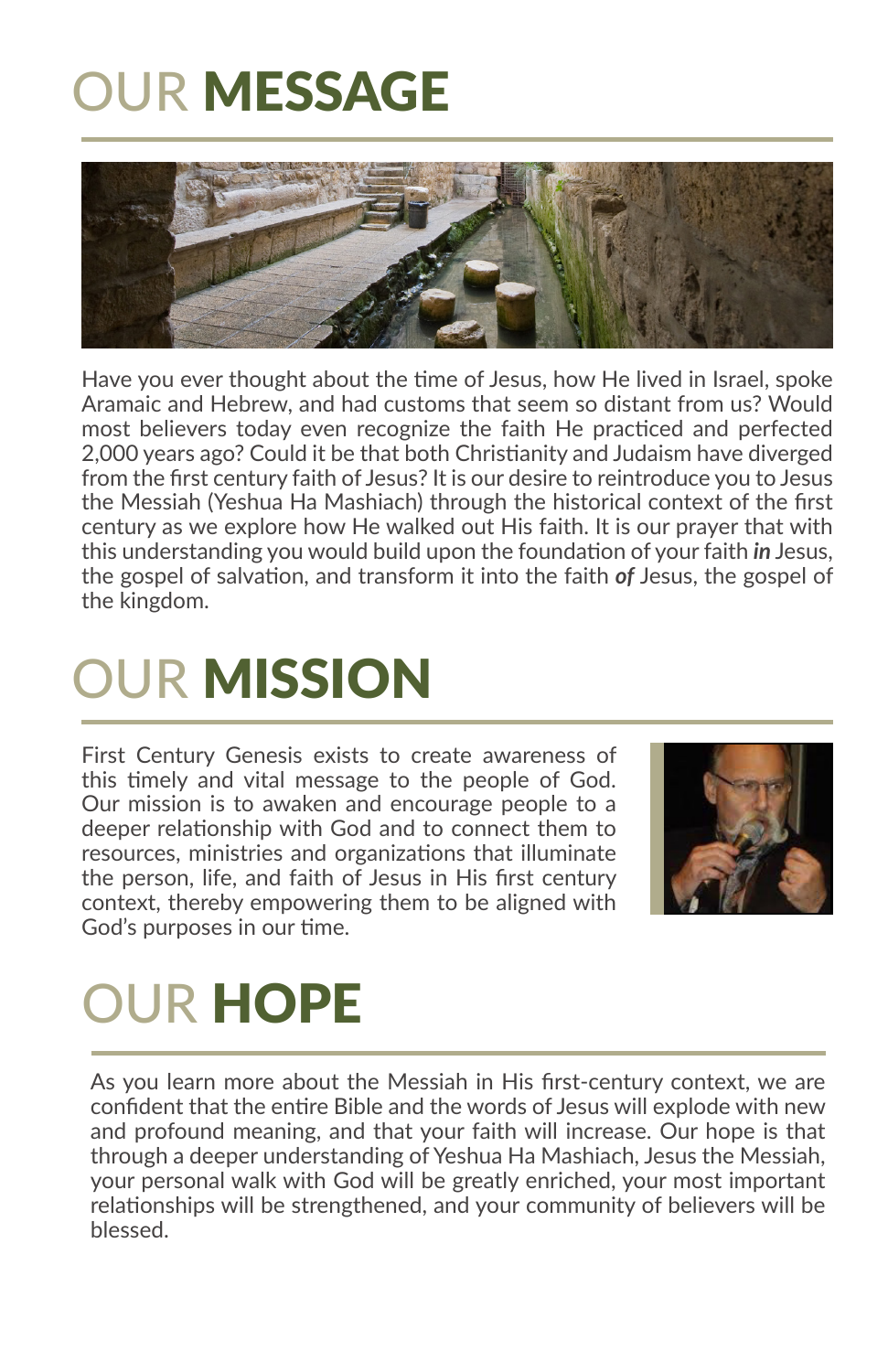### OUR APPROACH

First Century Genesis is a project of the Nathaniel Foundation, a non-profit organization with over 20 years of experience identifying and supporting theologically balanced ministries that emphasize understanding Yeshua Ha Mashiach in the first century context. The following strategies are utilized to magnify this message and multiply the number of believers benefitting from these resources.

VIDEOS & PODCASTS EDUCATIONAL WEBSITE SCHOLARS & MINISTRIES EDUCATIONAL CLASSES

SINGERS & MUSICIANS RELEVANT BOOKS & MUSIC SMALL GROUP CIRRICULA TOURS TO ISRAEL

### WHY FIRST CENTURY GENESIS

The first century, the appointed time of the Messiah, was a new beginning, or genesis, and was a line of demarcation splitting time in two. Everything prior to the coming of Jesus as the suffering servant (Messiah Ben Joseph) was foreshadowing and preparation for the coming of the Messiah and the redemptive act, which the God of Abraham, Isaac, and Jacob promised through His covenant. Everything since the time of Yeshua has been about the advancement of the Kingdom of God, enabled by this act of the Messiah, and preparation for His ultimate return to rule and reign as Judge and King (Messiah Ben David). Both Judaism (Genesis 1:1) and Christianity (John 1:1) affirm the Messianic hope and presence from the beginning, at the foundation of the world. A deep understanding of the Messiah in the context of the first century customs, idioms, and culture, and the prophetic fulfillment of the life of Jesus provides the foundational understanding for God's plan throughout history and for our future.



FIRSTCENTURYGENESIS.ORG • JACKIE@THENATHANIELFOUNDATION.ORG